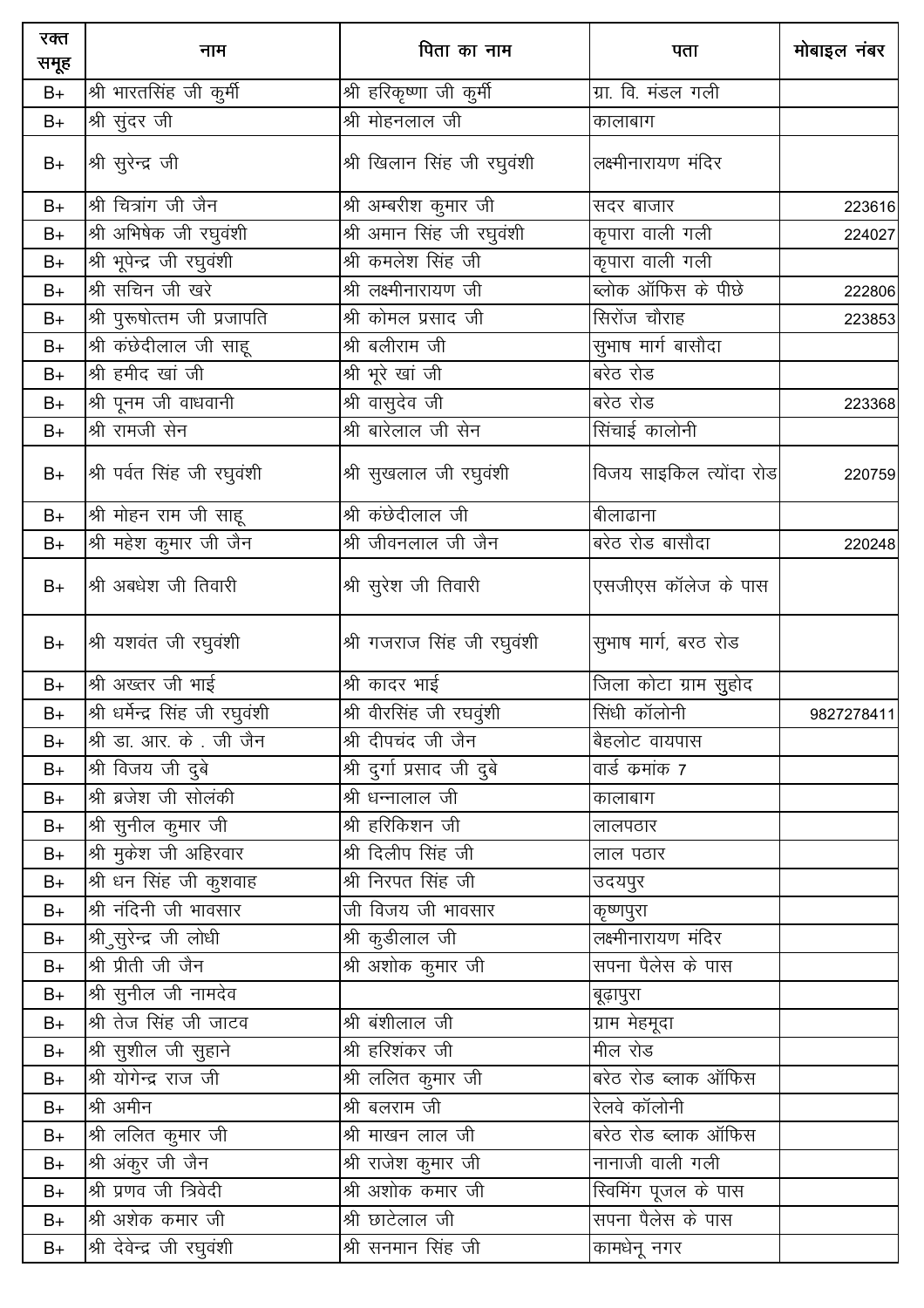| रक्त<br>समूह  | नाम                                 | पिता का नाम                | पता                                 | मोबाइल नंबर |
|---------------|-------------------------------------|----------------------------|-------------------------------------|-------------|
| $B+$          | श्री दिनेश जी सेन                   | श्री भोगीराम जी            | चार खंबा, बरेठ रेाड                 |             |
| $B+$          | श्री सौरभ जी साहू                   | श्री सुरेश कुमार जी साहू   | एस्कार्ट एजेंसी के पास              |             |
| $B+$          | श्री दीपक जी भार्गव                 | श्री पुरूषोत्तम जी         | बरेठ रोड                            |             |
| $B+$          | श्री राजकुमार जी श्रीवास्तव         | श्री तुलसीराम जी           | पीडब्लूडी आफिस                      |             |
| $B+$          | श्री एच.आर. मादवानी                 | श्री आवलमल जी              | नानक आयरन स्टोर                     |             |
| $B+$          | श्री विकांत जी त्रिवेदी             | श्री अरविंद जी त्रिवेदी    | बरेठ रोड गंजबासौदा                  |             |
| $B+$          | श्री जितेन्द्र जी साहू              | श्री राधेश्याम जी साहू     | महेन्द्र शो रूम के पास              |             |
| $B+$          | श्री रेखा जी माधवानी                | श्री नानकराम जी            | <u>बि</u> रेठ रोड बासौदा            |             |
| $B+$          | श्री नीरज जी शर्मा                  | श्री पुरूषोत्तम जी         | बरेठ रोड बासौदा                     |             |
| $B+$          | श्री रंजीत सिंह जी बघेल             | श्री नयन सिंह जी           | बैहलोट वायपास रोड                   |             |
| $B+$          | श्री गोलू जी विश्वकर्मा             | श्री राजराम                | साकेत नगर                           |             |
| $B+$          | श्री धीरेश जी रघुवंशी               | श्री विजय सिंह जी          | उमायश                               |             |
| $B+$          | श्री आकाश जी रघुवंशी                | श्री हरवीर सिंह जी         | उमायश                               |             |
| $\mathsf{B}+$ | श्री दर्शन राज जी साहू              | श्री आर.के. साहू           | उमायश                               |             |
| $B+$          | श्री लोकेन्द्र सिंह जी दांगी        | श्री हरनाम सिंह जी         | उमायश                               |             |
| $\mathsf{B}+$ | <u>श्री</u> संजीव जी ठाकुर          | श्री बसन सिंह जी ठाकुर     | उमायश                               |             |
| $\mathsf{B}+$ | श्री राजेश जी रापजूत                | श्री गोविंद सिंह जी        | उमायश                               |             |
| $\mathsf{B}+$ | श्री राहुल जी अहिरवार               | श्री रामप्रसाद जी          | उमायश                               |             |
| $B+$          | श्री दीपक जी रघुवशी                 | श्री नारायण सिंह जी        | उमायश                               |             |
| $B+$          | श्री आशीष जी                        | श्री अनुज जी               | विजय नगर                            |             |
| $B+$          | श्री स्वपनिल                        | श्री सुनील जी              | उमायश                               |             |
| $B+$          | श्री अनूप सिंह जी                   | श्री बाबूलाल जी विश्वकर्मा | बैहलोट                              |             |
| $B+$          | श्री पूनम जी मराठा                  | श्री संतोष कमार जी         | राजेन्द्र नगर                       |             |
| $B+$          | श्री भावेश जी सोलंकी                | श्री बालबाबू जी            | लक्ष्मीनारायण मंदिर                 |             |
| $B+$          | श्री लक्ष्मीकांत जी शर्मा मंत्री जी | श्री चंद्रमोहन जी          | सिरोंज                              |             |
| $B+$          | श्री सचिन जी साहू                   | श्री राधेश्याम जी साहू     | श्री महेन्द्र शो रूम के पास         |             |
| $B+$          | श्री मुकेश कुमार जी                 | श्री शम्भू सिंह जी         | अयोध्या नगर                         |             |
| $B+$          | श्री दीपक जी                        | श्री हरनाम सिंह जी         | कान्वेंट स्कूल के पास               |             |
| $B+$          | श्री सतीश जी साहू                   | श्री वंशीलाल जी साहू       | नानाजी वाली गली                     |             |
| $B+$          | श्री रिचा जी जैन                    | श्री हरिशंचंद्र जी जैन     | विवेकानंद नगर पालिका                |             |
| $B+$          | श्री राहुल सिंह जी                  | श्री एस.जी. राजपूत         | बॉडी केयर हैल्थ क्लब                | 9893401897  |
| $B+$          | श्री अनिल जी तिवारी                 | श्री नंदराम जी तिवारी      | <u>पिपलेश्वर मंदिर के पास</u>       | 9827459030  |
| $B+$          | श्री शरद जी श्रीवास्तव              | श्री ब्रजेश जी श्रीवास्तव  | बीजासन माता मंदिर                   |             |
| $B+$          | श्री विनोद जी मराठा                 | श्री सदाशिव जी             | मील रोड                             |             |
| $B+$          | श्री अभिषेक जी जैन                  | श्री अशोक जी जैन           | वर्धमान एजेंसी बरेठ रोड             | 223497      |
| $B+$          | श्री लता जी माधवानी                 | श्री मानिकराम जी           | किराना दुकान मोन<br>हास्पिटल के पास | 221520      |
| $B+$          | श्री नंदकिशोर जी                    | श्री लच्छूलाल जी प्रजापति  | वार्ड 3 बासौदा                      | 222157      |
| $B+$          | कु. श्री दीपिका जी                  | श्री हरेन्द्र पाल सिंह जी  | कालाबाग                             |             |
| $B+$          | श्री शिशुपाल जी                     | श्री भवानी सिंह जी राजपूत  | जोहद गुरोद के पास                   |             |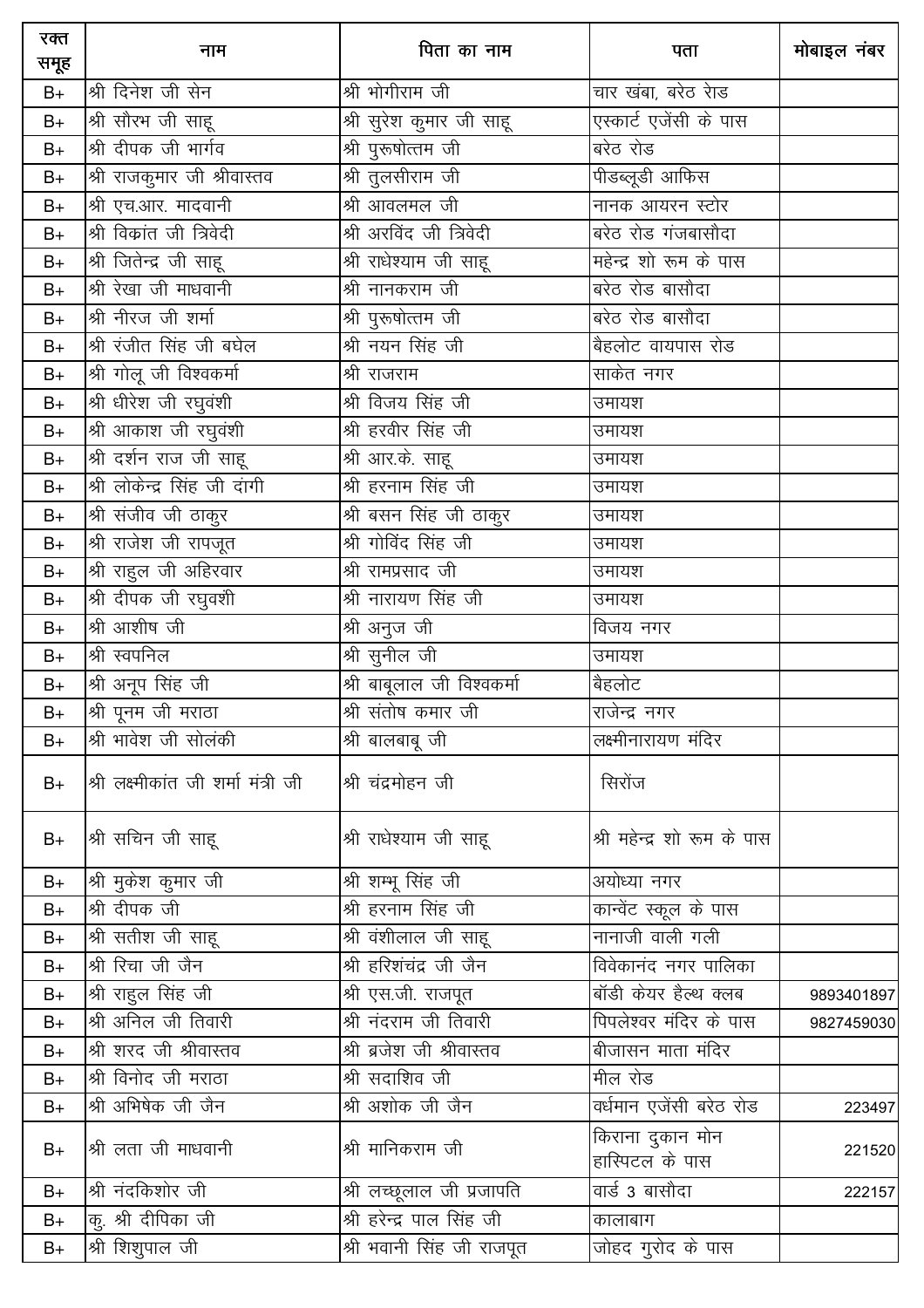| रक्त<br>समूह | नाम                        | पिता का नाम                 | पता                            | मोबाइल नंबर |
|--------------|----------------------------|-----------------------------|--------------------------------|-------------|
| $B+$         | श्री किशोरीलाल जी          | श्री रामविशाल जी शर्मा      | जोहद                           |             |
| $B+$         | श्री रामराज जी             | श्री नवल सिंह जी अहिवार     | छात्रावास कालाबाग              |             |
| $B+$         | श्री रामरतन जी             | श्री अमर सिंह जी लोधी       | नवांकुर वाली गली               |             |
| $B+$         | श्री विवेक जी माथुर        | श्री एच.आर. माथुर जी        | गणेशपुरा बासौदा                |             |
| $B+$         | श्री कमलदीप जी जैन         | श्री देवेन्द्र कुमार जी जैन | सावरकर चौक                     |             |
| $B+$         | श्री चंद्रभान जी           | श्री मिटठूलाल जी रघुवंशी    | कृष्णपुरा बासौदा               |             |
| $B+$         | कु. श्री शिल्पी जी साहू    | श्री भैयालाल जी साहू        | बरेठ रोड बासौदा                |             |
| $B+$         | श्री बी.के. जी पाठक        | श्री भगवती प्रसाद जी        | कालाबाग                        |             |
| $B+$         | श्री आशुतोष जी पाठक        | श्री वी.के. पाठक            | कालाबाग                        |             |
| $B+$         | श्री रघुवीर जी             | श्री पन्नालाल जी मालवीय     | पंचवीर त्योंद रोड              |             |
| $B+$         | कु. श्री ऋतु जी जैन        | श्री एम.एल. जी जैन          | भावसार कुआ के पास              |             |
| $B+$         | श्री सरदार सिंह जी         | श्री ब्रजू सिंह जी          | कालाबाग                        |             |
| $B+$         | श्री घनश्याम जी            | श्री बाबूलाल जी माली        | बरेठ रोड बासौदा                |             |
| $B+$         | श्री प्रदीप जी रघुवंशी     | श्री सीरत सिंह जी रघुवंशसी  | श्री नेहरू चौक                 |             |
| $B+$         | श्री संदीप जी साहू         | श्री ओमप्रकाश जी साहू       | महेन्द्र शो रूम के सामने       |             |
| $B+$         | श्री राहुल जी तिवारी       | श्री चतुर्भुज प्रसाद        | एसजीएस कॉलेज के पीछे           |             |
| $B+$         | श्री संजय जी चांगर्ल       | श्री रामचरण जी चांगले       | एसजीएस कॉलेज के पीछे           |             |
| $B+$         | श्री ललित जी यादव          | श्री राजबहादुर जी यादव      | श्री पिपलेश्वर मंदिर के<br>पास |             |
| $B+$         | श्री कमलेश जी बघेल         | श्री ओमप्रकाश जी बघेल       | साकेत नगर                      |             |
| $B+$         | श्री प्रशांत जी दांगी      | श्री महेन्द्र सिंह जी दांगी | लक्ष्मीनारायण मंदिर            |             |
| $B+$         | श्री पारूल जी यादव         | श्री राजवीर सिंह जी यादव    | चारखम्बा वाली गली              | 220082      |
| $B+$         | श्री मुस्कान जी यादव       | श्री नरेन्द्र जी यादव       | साकेत नगर                      | 221481      |
| $B+$         | श्री महेन्द्र कुमार जी साई | श्री के.सी. जी साहू         | ग्राम रसूलपुर                  | 228787      |
| $B+$         | श्री गोपाल जी दुबे         | श्री अमृतलाल जी             | विश्वंभरा धर्मकांटा के पीछे    | 224145      |
| $B+$         | श्री आशीष जी भण्डारी       | श्री नरेश जी भंडारी         | विश्वंभरा के सामने             | 222666      |
| $B+$         | श्रीमति पुष्पलता जी जैन    | श्री एम.एल जी जैन           | भावसार कुआ के पास              | 223466      |
| $B+$         | श्री अरविंद जी लोधी        | श्री कमल सिंह जी लोधी       | कालाबाग                        | 9893056489  |
| $B+$         | श्री आयूष जी यादव          | श्री कमल सिंह जी यादव       | कॉन्वेंट स्कूल के पीछे         |             |
| $B+$         | 3श्री रामनिवास जी यादव     | श्री अजब सिंह जी            | कॉन्वेंट स्कूल के पीछे         |             |
| $B+$         | श्री प्रदीप जी यादव        | श्री अजब सिंह जी            | कॉन्वेंट स्कूल के पीछे         |             |
| $B+$         | श्री पाल जी यादव           | श्री हरनाम सिंह जी          | कॉन्वेंट स्कूल क पीछे          |             |
| $B+$         | श्री नानकराम जी            | श्री आवतल जी                | चर्च के पीछे                   | 221520      |
| $B+$         | श्री विकास जी जैन          | श्री छोटेलाल जी जैन         | सावरकर चौक                     |             |
| $B+$         | श्री मनोज जी               | श्री फूल सिंह जी            | जोहद                           |             |
| $B+$         | श्री राजेश जी              | श्री काशीराम जी             | जोहद                           |             |
| $B+$         | श्री बृजेन्द्र सिंह जी     | श्री रामस्वरूप जी दांगी     | लक्ष्मीनारायण मंदिर के<br>पास  |             |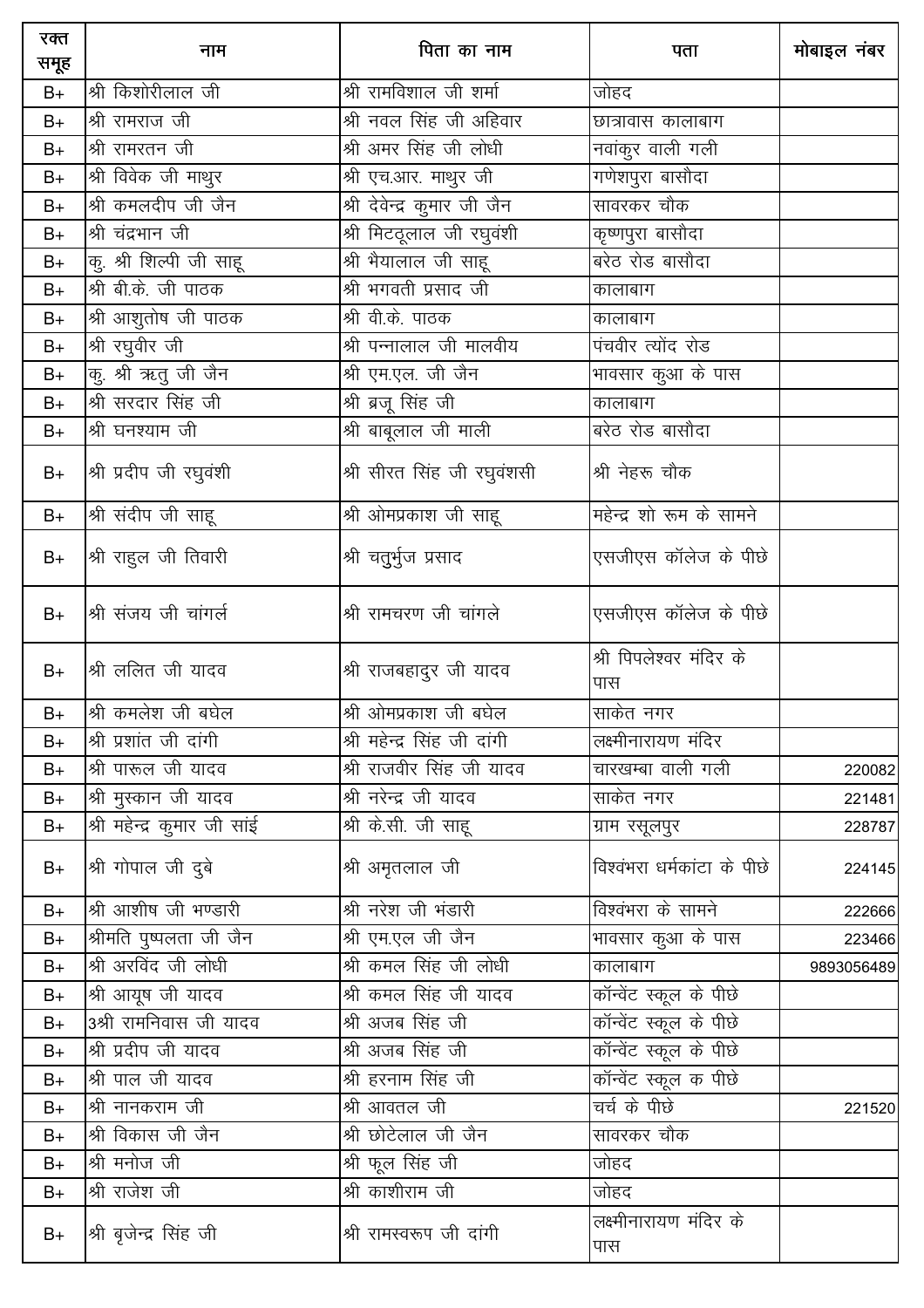| रक्त<br>समूह | नाम                           | पिता का नाम                 | पता                                         | मोबाइल नंबर |
|--------------|-------------------------------|-----------------------------|---------------------------------------------|-------------|
| $B+$         | श्री गोविंद जी शर्मा          | श्री रामबाबू जी             | मातापुरा गांधी चौक $\overline{\phantom{a}}$ |             |
| $B+$         | श्री नरेन्द्र सिंह जी राजपूत  | श्री सज्जन सिंह जी          | श्री कालाबाग                                |             |
| $B+$         | श्री डालचंद जी                | श्री आयनमल जी               | कालाबाग के पीछे                             |             |
| $B+$         | श्री राजाराम जी               | श्री रामगोपाल जी            | छात्रावास कालाबाग                           |             |
| $B+$         | श्री माखन सिंह जी             | लालाजीराम                   | छात्रावास कालाबाग                           |             |
| $B+$         | श्री नीलेश जी चतुर्वेदी       | श्री दीनदयाल जी             | सुंदर मंदिर                                 |             |
| $B+$         | श्री अंजली जी श्रीवास्तव      | श्री आर.के. श्रीवास्तव      | लड्डा एजेंसी वाली गली                       |             |
| $B+$         | श्री अल्का जी श्रीवास्तव      | श्री आर.के. श्रीवास्तव      | लड्डा एजेंसी वाली गली                       |             |
| $B+$         | श्री जगदीश जी                 | श्री दर्शन सिंह जी बघेल     | बरेठ रोड                                    |             |
| $B+$         | श्री तन्मय जी जैन             | श्री सुनील जी जैन           | स्कूल ऑफ एक्सीलेंसी                         |             |
| $B+$         | श्री अनिकेत जी मैना           | <u>श्री</u> सीताराम जी मैना | स्कूल ऑफ एक्सीलेंसी                         |             |
| $B+$         | श्री राजू जी रघुवंशी          | श्री कृपाराम जी रघुवंशी     | स्कूल ऑफ एक्सीलेंसी                         |             |
| $B+$         | श्री नीरज जी साहू             | श्री घनश्याम जी साहू        | महेन्द्र शोरूम                              |             |
| $B+$         | <u>श्री</u> दीक्षा जी रघुवंशी | श्री तुलसीराम जी रघुवंशी    | न्यू देहली पब्लिक स्कूल                     |             |
| $B+$         | श्री जय जी रघुवंशी            | श्री महेन्द्र जी रघुवंशी    | स्कूल ऑफ एक्सीलेंसी                         |             |
| $B+$         | कु. रजनी सिंह जी रघुवंशी      | श्री गजराज सिंह जी          | राजीव गांधी कॉलेज                           |             |
| $B+$         | श्री मुकुन जी महेश्वरी        | श्री प्रकाश जी महेश्वरी     | ——<br>स्कूल ऑफ एक्सीलेंसी                   |             |
| $B+$         | कु. प्रिती सिंह जी तोमर       | श्री देशराज जी              | स्कूल ऑफ एक्सीलेंसी                         |             |
| $B+$         | कु. मनु जी गर्ग               | श्री बाबू जी गर्ग           | स्कूल ऑफ एक्सीलेंसी                         |             |
| $B+$         | श्री दीपक जी चौगुने           | श्री रामचरण जी चांगले       | कालाबाग                                     |             |
| $B+$         | कु. खुशी जी साहू              | श्री काशीनाथ जी साहू        | ——<br>स्कूल ऑफ एक्सीलेंसी                   |             |
| $B+$         | कु. तान्या जी गर्ग            | श्री बाबू जी गर्ग           | स्कूल ऑफ एक्सीलेंसी                         |             |
| $B+$         | श्री तरूण जी साध्य            | श्री राम जी सांध्य          | स्कूल ऑफ एक्सीलेंसी                         |             |
| $B+$         | श्री सुधायू जी राजपूत         | श्री सुरेन्द्र बहादुर जी    | स्कूल ऑफ एक्सीलेंसी                         |             |
| $B+$         | कु. दीक्षा जी रघुवंशी         |                             | स्कूल ऑफ एक्सीलेंसी                         |             |
| $B+$         | <u>श्री काव्या जी रघुवंशी</u> | श्री योगेन्द्र जी रघुवंशी   | स्कूल ऑफ एक्सीलेंसी                         |             |
| $B+$         | श्री अपूर्वा जी त्रिवेदी      | श्री अशोक कुमार जी          | नए बस स्टैंड के पास                         |             |
| $B+$         | श्री सुरेन्द्र कुमार जी       | श्री गोपाल जी               | स्वरूपनगर                                   |             |
| $B+$         | श्री गोविंद जी दुबे           | श्री जानकी प्रसाद जी        | नए बस स्टैंड के पास                         |             |
| $B+$         | श्री गजेन्द्र सिंह जी         | श्री मुन्नालाल जी जाटव      | बैदनखेडी                                    |             |
| $B+$         | श्री तुलसीराम जी              | श्री विश्वलाल जी            | रेलवे कालोनी                                |             |
| $B+$         | श्री विनय जी नामदेव           | श्री कलाश जी नामदेव         | बरेठ रोड                                    |             |
| $B+$         | श्री नवनीत जी छाबड1ा          | श्री चरणजीत जी छाबड़ा       | हनुमान चोक                                  |             |
| $B+$         | कू. श्री पारूल जी जैन         | श्री प्रकाशचंद जी जैन       | नेहरू चौक                                   |             |
| $B+$         | कु. मोनिका जी दुबे            | श्री बद्रीप्रसाद जी दुबे    | धर्मकांटा के पास                            |             |
| $B+$         | श्री अरविंद जी रघुवंशी        | श्री वीरेन्द्र सिंह जी      | हनमान चौक                                   |             |
| $B+$         | श्री नारायण जी पटवा           | श्री छोटेलाल जी             | सिरनोटा                                     |             |
| $B+$         | श्री शैलेन्द्र जी शाक्य       | श्री सुरेश जी शाक्य         | हास्पिटल केम्पस                             |             |
| $B+$         | श्री सोनू जी अहिवार           | श्री कोमल प्रसाद जी         | छात्रावास                                   |             |
| $B+$         | श्री शान सिंह जी अहिरवार      | श्री कंछेदीलाल जी           | छात्रावास                                   |             |
| $B+$         | श्री भगवान सिंह जी            | <u>श्री करो</u> ड़ी जी      | छात्रावास                                   |             |
| $B+$         | श्री किरण जी रघुवंशी          | श्री लक्ष्मण सिंह जी        | कालाबाग                                     |             |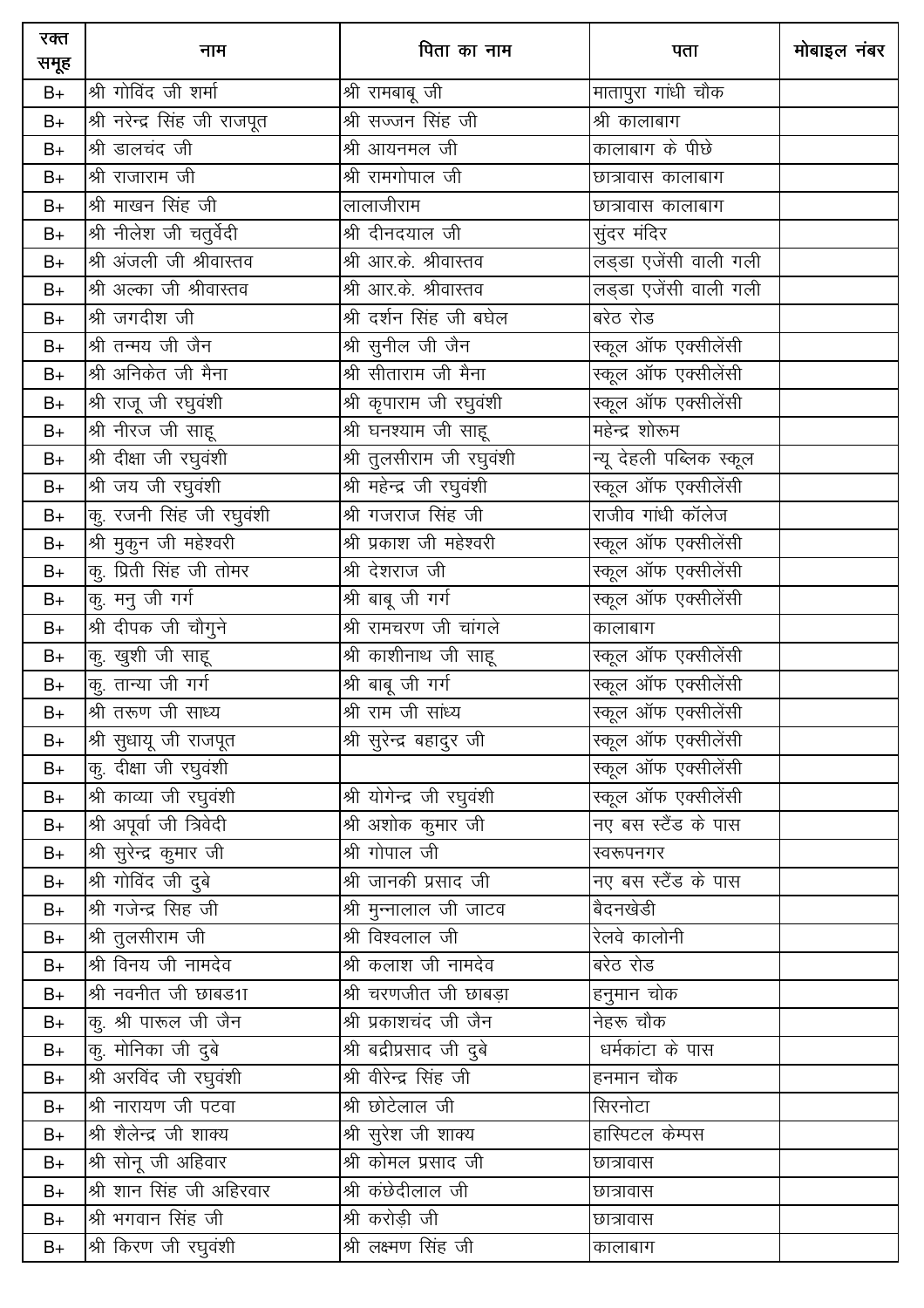| रक्त<br>समूह  | नाम                         | पिता का नाम               | पता                            | मोबाइल नंबर |
|---------------|-----------------------------|---------------------------|--------------------------------|-------------|
| $B+$          | श्री नथन सिंह जी            | श्री भुजबाल सिंह जी       | ग्राम निवोदिया                 |             |
| $B+$          | श्री किशन सिंह जी           |                           | ग्राम निवोदिया                 |             |
| $B+$          | श्री किशनलाल जी             | श्री जय सिंह जी           | ग्राम निवोदिया                 |             |
| $B+$          | श्री जगदीश जी               | श्री फूल सिंह जी          | ग्राम निवोदिया                 |             |
| $B+$          | श्री मुकेश जी               | श्री जय सिंह जी           | ग्राम निवोदिया                 |             |
| $B+$          | श्री मोहर सिंह जी           | श्री दोजा जी              | ग्राम निवोदिया                 |             |
| $B+$          | श्रीमति सुशीला बाई जी       | श्री कल्याण सिंह जी       | ग्राम निवोदिया                 |             |
| $B+$          | श्री मथरी बाई               | श्री प्रभुलाल जी          | ग्राम निवोदिया                 |             |
| $B+$          | श्री चंदन बाई               | श्री फूल सिंह जी          | ग्राम निवोदिया                 |             |
| $B+$          | श्री हरी बाई                | श्री रामभरोस जी           | ग्राम निवोदिया                 |             |
| $B+$          | श्री श्रीबाई                | श्री अजवीर सिंह जी        | ग्राम निवोदिया                 |             |
| $B+$          | श्री कपूरी बाई              | श्री भैयालाल जी           | ग्राम निवोदिया                 |             |
| $B+$          | श्री बबीता जी               | श्री अजवीर सिंह जी        | ग्राम निवोदिया                 |             |
| $B+$          | श्री संतोषी जी              | श्री सुरेश जी             | ग्राम निवोदिया                 |             |
| $B+$          | श्री इंदर बाई               | श्री अजब सिंह जी          | ग्राम निवोदिया                 |             |
| $B+$          | श्री शांति बाई              | श्री कल्हार सिंह जी       | ग्राम निवोदिया                 |             |
| $B+$          | श्री फूल बाई                | श्री कुंजीलाल जी          | ग्राम निवोदिया                 |             |
| $\mathsf{B}+$ | श्री हरिराम जी              | श्री धन्नालाल जी          | ग्प्रम मूड़रा ककरावदा          |             |
| $B+$          | श्री अविकल जी जैन           | श्री सी.के. जी जैन        | साकेत नगर                      |             |
| $B+$          | श्री हरिसिंह जी रघुवंशी     |                           | बरेठ रोड                       |             |
| $B+$          | श्री योगेश जी चतुर्वेदी     | श्री भास्कर जी चतुर्वेदी  | नेहरू चौक गंजबासौदा            |             |
| $B+$          | श्री पुरूषोत्तम जी          | श्री नाथूराम जी           | गम्भीरिया तहसील बासौदा         |             |
| $B+$          | श्री अभिषेक जी शर्मा        | श्री इमरत लाल जी शर्मा    | .<br>खारा कुआ के पास<br>बासौदा |             |
| $B+$          | श्री सत्यनारायण जी अग्रवाल  |                           | नेहरू चौक गंजबासौदा            |             |
| $B+$          | श्री प्रवीन जी फजलानी       |                           |                                |             |
| $B+$          | श्री जमना प्रसाद जी         |                           | गुरूजी                         |             |
| $B+$          | श्री रूपेश लाड़ जी          | वी.पी. लाड                | कालाबाग                        |             |
| $B+$          | कु. ब्रजलता जी दुबे         | <u>श्री रमेश</u> चंद्र जी | गीता टाकीज के पास              |             |
| $B+$          | श्री सुमित जी गोयल          | श्री सुरेश कुमार जी       | नेहरू चौक गंजबासौदा            |             |
| $B+$          | श्री इन्द्र कमार जी निगम    | डॉ. आर.के. जी             | कालाबाग                        |             |
| $B+$          | श्री चंद्रराज जी            | श्री हरिसिंह जी           | मोतिया नाला                    |             |
| $B+$          | श्री रमेश जी शर्मा          | श्री ग्याप्रसाद जी        | त्योंदा रोड                    |             |
| $B+$          | श्री जीतेन्द्र जी वाल्मीकी  | पार्षद                    | सिंधी कालोनी त्योंदा रोड       |             |
| $B+$          | डॉ. किशोर जी जैन            | डाक्टर                    | गांधी चौक                      |             |
| $B+$          | श्री गोविंद प्रसाद जी माथुर | रिटायर                    | ग्राम उदयपुर                   |             |
| $B+$          | श्री अमन जी जैन             | छात्र                     | जैन मंडी गली मील रोड           |             |
| $B+$          | श्री रामशंकर जी शुक्ला      |                           | कालाबाग                        |             |
| $B+$          | श्री माधव सिंह जी रघुवंशी   |                           | कालाबाग                        |             |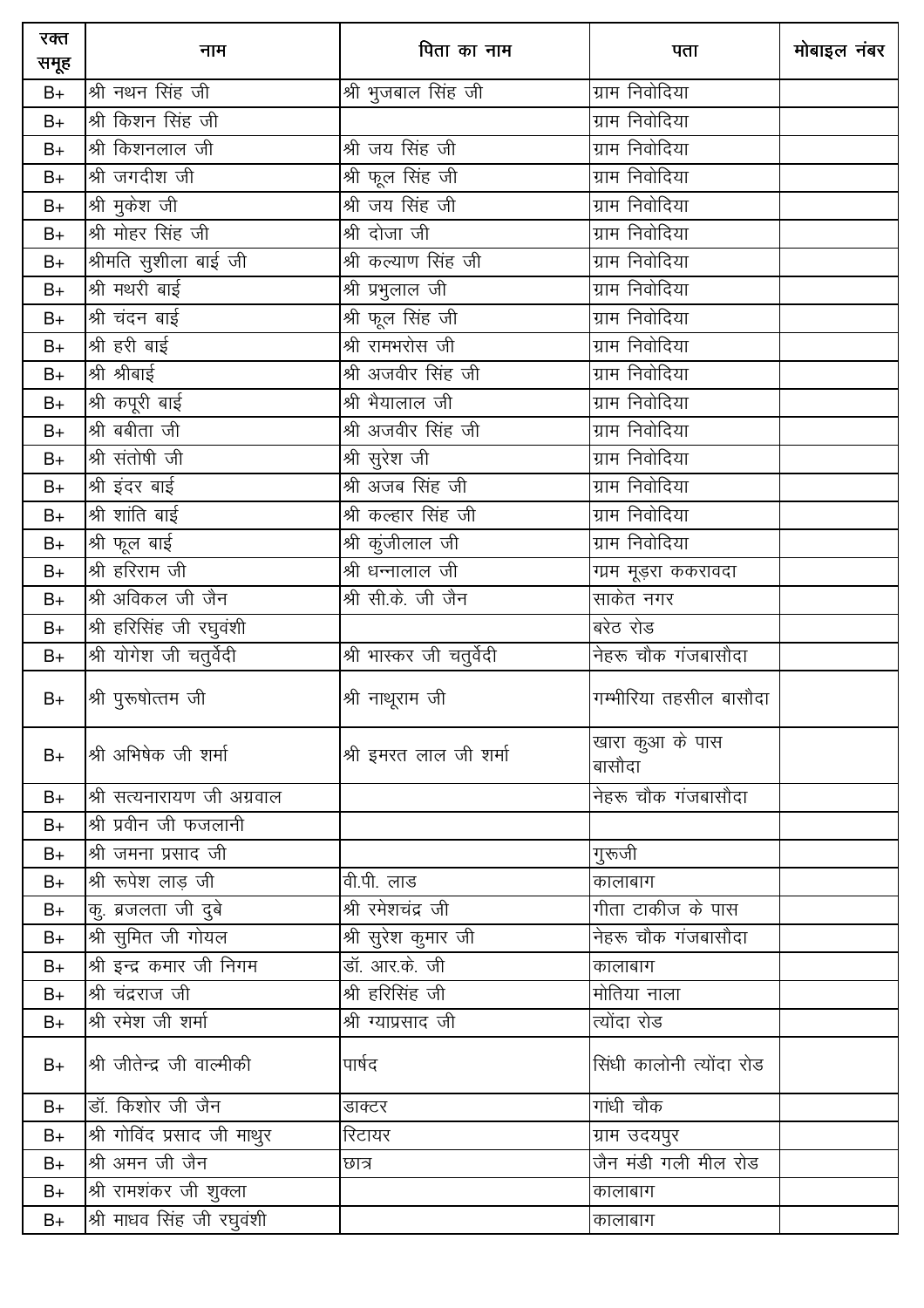| रक्त<br>समूह | नाम                            | पिता का नाम                 | पता                             | मोबाइल नंबर |
|--------------|--------------------------------|-----------------------------|---------------------------------|-------------|
| $B+$         | श्री सुनील जी उपाध्याय         |                             | होटल आकाश 99 पटेल<br>नगर भोपाल  |             |
| $B+$         | श्री राजेन्द्र जी रघुवंशी      | छात्र                       |                                 |             |
| $B+$         | श्री विजय सिंह जी रघुवंशी      |                             | मील रोड गंजबासौदा               |             |
| $B+$         | श्री सत्यनारायण जी रघुवंशी     | छात्र                       | लोकमान्य तिलक स्कूल             |             |
| $B+$         | श्री ब्रजेश जी तिवारी          | विश्वंभरा                   | विश्वंभरा बरेठ रोड              |             |
| $B+$         | श्री धनीराम जी                 |                             |                                 |             |
| $B+$         | श्री जगदीश जी                  |                             | बरेठ रोड                        |             |
| $B+$         | श्री कमल कुमार जी सोनी         |                             | सुभाष                           |             |
| $B+$         | श्री रविन्द्र जी यादव          |                             | ब्लाक के सामने बासौदा           |             |
| $B+$         | श्री रामबाबू जी दुबे           |                             | बैहलोट वायपास पंचमुखी<br>नगर    |             |
| $B+$         | श्री सचिन सागर जी जैन          | श्री सागरमल जी जैन          | नेहरू चौक गंजबासौदा             |             |
| $B+$         | श्री नीतेश जी जैन              | श्री शंकरलाल जी             | पलिस लाइन कालोनी                |             |
| $B+$         | श्री शैलेन्द्र जी कुर्मी       | श्री भारत सिंह जी           | विवेकानंद नगर बरेठ रोड          |             |
| $B+$         | श्री उपेन्द्र जी दांगी         | श्री जितन्द्र सिंह जी       | कालाबाग                         |             |
| $B+$         | श्री दीपक जी चौंगले            | श्री रामचरण जी              | एसजीएस काले के पास              |             |
| $B+$         | श्री जगदीश जी रघुवंशी          | श्री हरी सिंह जी            | धर्मकांटा के पास                |             |
| $B+$         | श्री ब्रजेश जी प्रजापति        |                             | एसजीएस के सामने                 |             |
| $B+$         | श्री कंछेदीलाल जी              | श्री बलीराम जी              | ग्राम बीलाढाना, पो.<br>बीलाढाना |             |
| $B+$         | श्री राजेन्द्र जी अहिरवार      | लालपठार                     |                                 |             |
| $B+$         | श्री ज्ञान सिंह जी             | श्री सुरेश सिंह जी रघुवंशी  | लड्डा एजेंसी वाली गली           |             |
| $B+$         | श्री आदित्य कुमार जी           | श्री मधुकौल जी              | मालगोदाम रोड अंबेडकर<br>चौक     |             |
| $B+$         | श्री विपिन जी श्रीवास्तव       | श्री बाबूलाल जी श्रीवास्तव  | लड्डा एजेंसी वाली गली           |             |
| $B+$         | श्री रामदयाल जी                | श्री अमोल सिंह जी कुशवाह    | वायपास रोड टपरिया               |             |
| $B+$         | श्री मुकेश जी तिवारी           | श्री डी.आर. जी तिवारी       | एजसीएस के पास                   |             |
| $B+$         | श्री तनमय जी अग्रवाल           | श्री सुनील जी अग्रवाल       | उपावश एकेडमी बरेठरोड            |             |
| B+           | कु. सलोनी जी अग्रवाल           | श्री सुनील जी अग्रवाल       | उपावश एकेडमी बरेठरोड            |             |
| $B+$         | श्री धरेश जी रघुवंशी           | श्री विगप जी रघुवंशी        | उमायश एकेडमी                    |             |
| $B+$         | श्री शुभम जी चौहान             | श्री प्रसभ जी चौहान         | उमायश एकेडमी                    |             |
| $B+$         | श्री पुष्पेन्द्र सिंह जी दांगी | श्री नरेन्द्र सिंह जी दांगी | उमायश एकेडमी                    |             |
| $B+$         | श्री कपिल जी साहू              | श्री नरश जी साहू            | नानाजी वाली गली<br>गंजबासौदा    |             |
| $B+$         | श्री जगदीश प्रसाद जी           | श्री गारीशंकर जी विश्वकर्मा | घटेरा                           |             |
| $B+$         | श्री अनिल जी श्रीवास्तव        | श्री अयोध्या प्रसाद जी      | ब्लाक आफिस के सामने             |             |
| $B+$         | कु. शैली जी                    | श्री ब्रजेश सिंह जी वैश्य   | साकेत नगर                       |             |
| $B+$         | श्री कुलदीप जी रघुवंशी         | श्री केशरी जी               | धर्मकांटा के पीछे               |             |
| $B+$         | श्री श्रीजा जी मिश्रा          | श्री एस.के. जी मिश्रा       | रेलव मंदिर                      |             |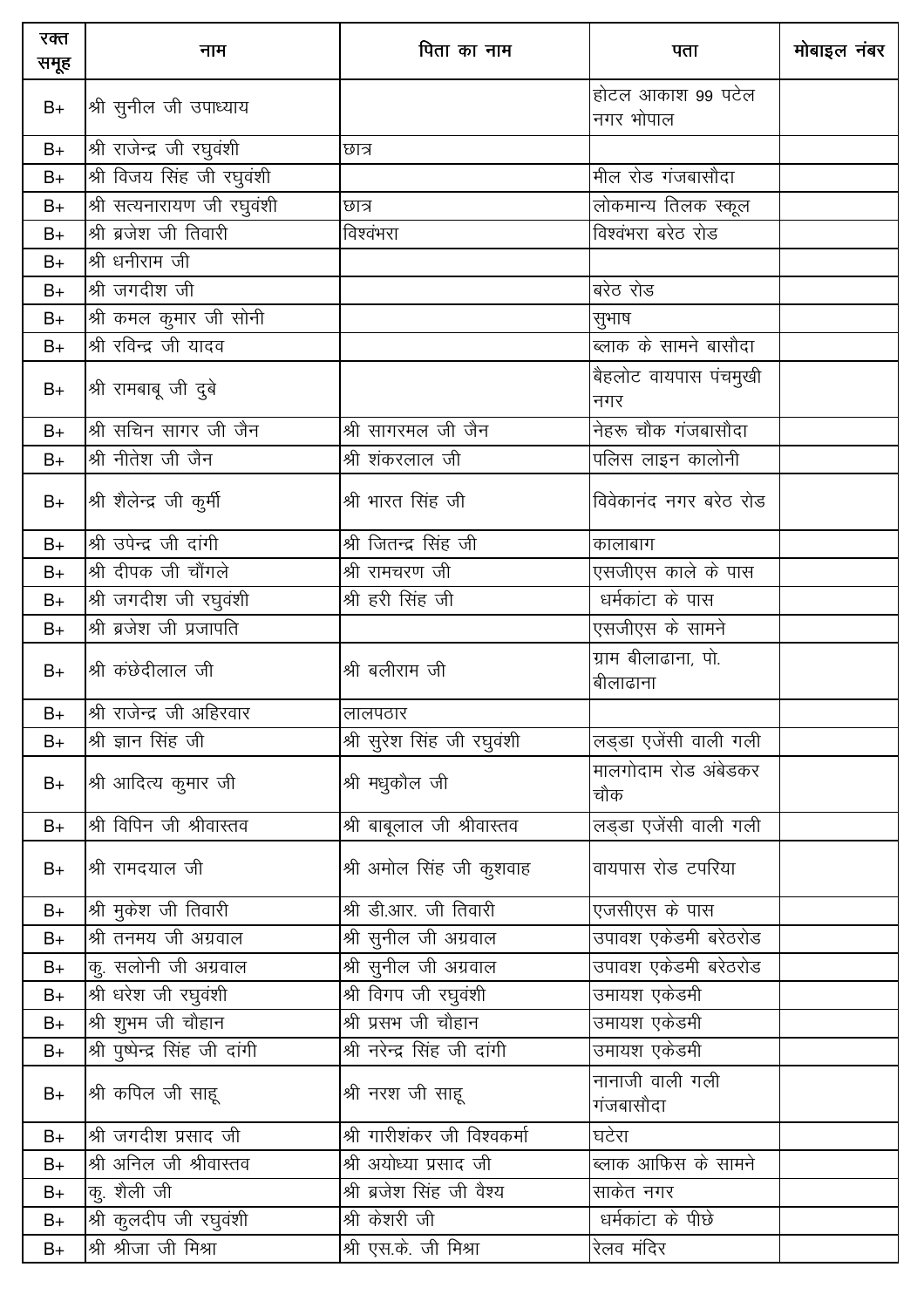| रक्त<br>समूह | नाम                       | पिता का नाम                  | पता                                 | मोबाइल नंबर |
|--------------|---------------------------|------------------------------|-------------------------------------|-------------|
| $B+$         | श्री अक्षय जी जैन         | श्री संजय जी जैन             | मार्केटिंग सोसायटी के पास           |             |
| $B+$         | श्री यश जी श्रीवास्तव     | श्री दीपक जी                 | जमना नगर                            |             |
| $B+$         | श्री देवयानी ज रावत       | श्री शिवनारायण जी            | कृपाराम गली                         |             |
| $B+$         | श्री साहिल जी जैन         | श्री सुनील जी जैन            | बरेठ रोड                            |             |
| $B+$         | श्री विवेक जी रघुवंशी     | श्री उमद जी रघुवंशी          | बैहलोट रोड                          |             |
| $B+$         | श्री त्रिलोक जी रघुवंशी   | श्री हरिसिंह जी              | धर्मकांटा बरेठ रोड                  |             |
| $B+$         | श्री म्रणल जी             | श्री संतोष जी वासवानी        | सिंधी कालोनी त्योंदा रोड            |             |
| $B+$         | श्री वीरेन्द्र जी चौकसे   | श्री गंगाराम जी              | गांधी चौक                           |             |
| $B+$         | श्री राजेश जी             | श्री श्यामलाल जी कुशवाह      | बरेठ रोड                            |             |
| $B+$         | श्री नीरज जी              | श्री अनिल जी शुक्ला          | रेलवे कालोनी                        |             |
| $B+$         | श्री मयंक जी              | श्री रााकेश जी मिश्रा        | नेहरू चौक गंजबासौदा                 |             |
| $B+$         | श्री महेन्द्र सिंह जी     | श्री रामसिंह जी रघुवंशी      | बरेठ रोड ईश्वर<br>इलेक्टिकल         |             |
| $B+$         | श्री मोहित जी             | श्री मोहन जी अग्रवाल         | नेहरू चौक गंजबासौदा                 |             |
| $B+$         | श्री अविनाश जी            | श्री सतीशचंद्र जी त्रिपाठी   | बरेठ रोड                            |             |
| $B+$         | कु. जूही जी               | श्री अशोक जी जैन             | बरेठ रोड                            |             |
| $B+$         | श्री हिम्मत सिंह जी       | श्री मिश्रीलाल जी            | ग्राम बरेठ मर्दाखेड़ी               |             |
| $B+$         | श्री अरविंद जी शुक्ला     | श्री लक्ष्मीनारायण जी शुक्ला | फेक्ताबाग घंटर घर के<br>पास ललितपुर |             |
| $B+$         | श्री विश्वनाथ जी ताम्रकार | श्री मालगोदाम जी             | बासौदा                              |             |
| $B+$         | श्री राजीव जी मिश्रा      | श्री नंदलाल जी मिश्रा        | राजेन्द्र नगर                       |             |
| $B+$         | श्री ताम्रकार जी          | श्री दंगल सिंह जी कुशवाह     | ग्राम पचमा                          |             |
| $B+$         | श्री कमलेश जी             | श्री रघुनाथ जी मालवीय        | ग्राम पचमा                          |             |
| $B+$         | श्री अरविंद जी निम्बालकर  | श्री दीपक जी निम्बालकर       | _<br>साकेत नगर                      |             |
| $B+$         | श्री कमल जी खटवानी        | श्री कन्हैयालाल जी           | लड्डा एजेंसी वाली गली               |             |
| $B+$         | श्री रूप सिंह जी          | श्री मंगल सिंह जी राजपूत     | पिपलेश्वर मंदिर के पास              |             |
| $B+$         | श्री निधी जी              | श्री सुरेन्द्र सिंह जी दांगी | साकेत नगर                           |             |
| $B+$         | श्री सुमित जी जैन         | श्री रामभरोसे जी जैन         | बरेठ रोड                            |             |
| $B+$         | श्री राहुल जी तिवारी      | श्री चतुभुज प्रसाद जी        | लालबाग कालोनी                       |             |
| $B+$         | श्री राजीव जी रघुवंशी     | श्री सनान सिंह जी            | चर्च के पास                         |             |
| $B+$         | श्री सचिन जी शर्मा        | श्री कपिलदेव जी शर्मा        | लक्ष्मीनारायण मंदिर मार्ग           |             |
| $B+$         | श्री पुनीत जी गर्ग        | श्री हरीश जी शर्मा           | जैन मंदिर वाली गली                  |             |
| $B+$         | श्री अंशुल जी चौहान       | श्री रमेशचंद जी चौहान        | लक्ष्मीनारायण मंदिर मार्ग           |             |
| $B+$         | श्री आकांक्षा जी जैन      | श्री विनोद कुमार जी जैन      | आर.के. त्योंदा रोड                  |             |
| $B+$         | श्री नावेद कुरैशी जी      | श्री अतामोहम्मद जी कुरैशी    | चूड़ी मोहल्ला                       |             |
| $B+$         | श्री अक्षय जी मिश्रा      | श्री विजय प्रकाश जी          | दुर्गानगर बरेठ रोड                  |             |
| $B+$         | श्री आकाश जी मिश्रा       | श्री विजय प्रकाश जी मिश्रा   | दुर्गानगर बरेठ रोड                  |             |
| $B+$         | श्री राहुल जी श्रीास्तव   | श्री प्रमोद जी श्रीवास्तव    | नेहरू चौक गंजबासौदा                 |             |
| $B+$         | श्री अंकित जी जैन         | श्री विनोद कुमार जी जैन      | त्योंदा                             |             |
| $B+$         | श्री सौरभ जी श्रीवास्तव   | श्री अशोक जी श्रीवास्तव      | नवांकुर गली                         |             |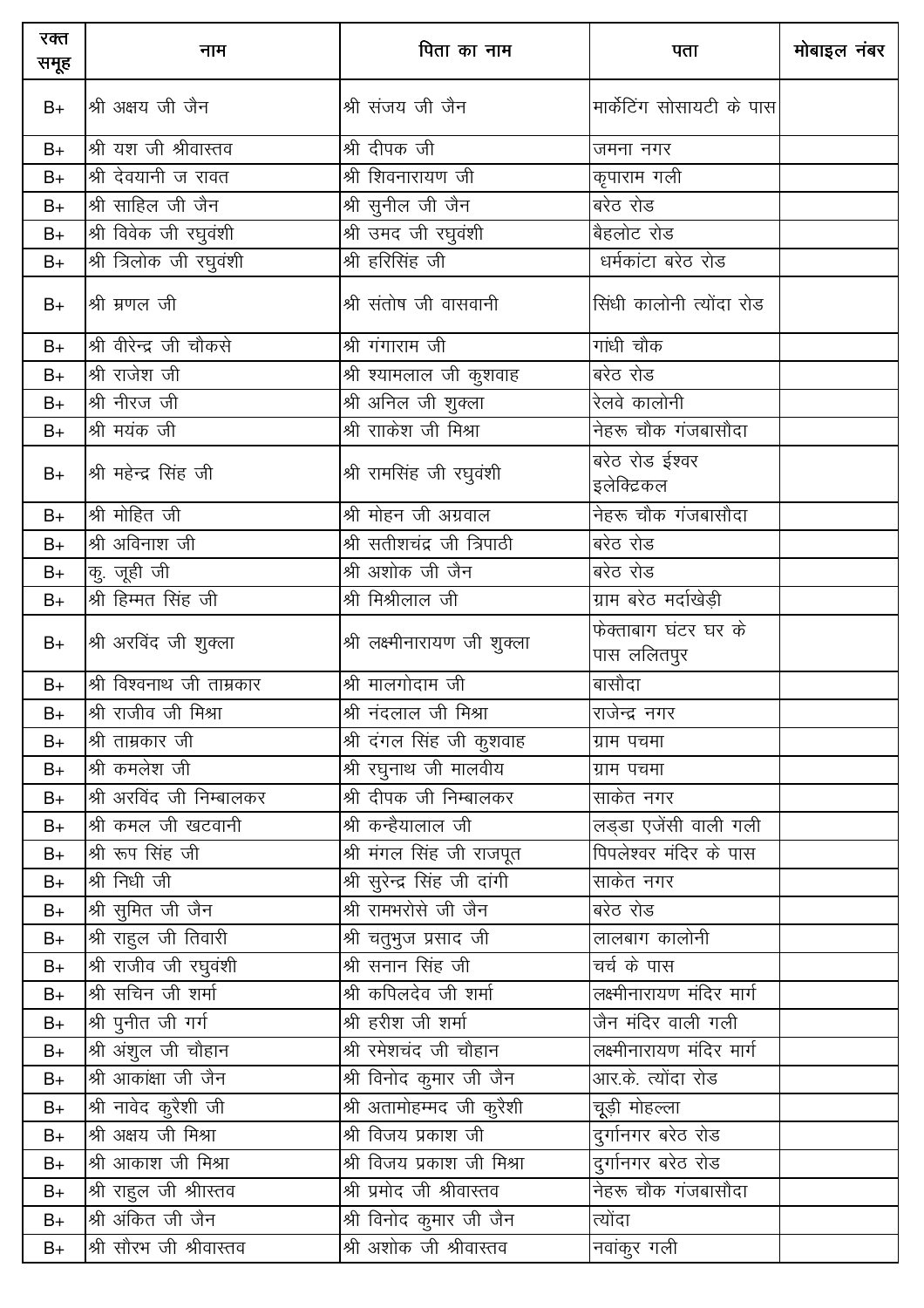| रक्त<br>समूह | नाम                          | पिता का नाम                | पता                            | मोबाइल नंबर |
|--------------|------------------------------|----------------------------|--------------------------------|-------------|
| $B+$         | श्री राजेन्द्र जी चौरसिया    | श्री सोहनलाल जी            | बरेठ रोड                       |             |
| $B+$         | श्री अमन कुमार जी यादव       | श्री रविन्द्र कुमार जी     | नेहरू चौक गंजबासौदा            |             |
| $B+$         | श्री रजनीश जी त्रिपाठी       | श्री रामबाबू जी त्रिपाठी   | रेलवे कालोनी                   |             |
| $B+$         | श्री सुदीप सिंह जी राजपूत    | श्री हुकम सिंह जी          | चक्कस्वरूप नगर                 |             |
| $B+$         | श्री धर्मजीत सिंह जी         | श्री                       | पंचमुखी नगर                    |             |
| $B+$         | श्री अविनाश जी शिंदे         | श्री प्रताप सिंह जी        | बरेठ रोड                       |             |
| $B+$         | श्री वीरेन्द्र जी दुबे       | श्री यादवेन्द्र जी दुबे    | पुलिस क्वार्टर                 |             |
| $B+$         | कु. वर्षा जी                 | श्री मुन्नालाल जी कोरी     | नेहरू चौक गंजबासौदा            |             |
| $B+$         | श्री अरविंद जी तिवारी        | श्री सूर्यपंकाश जी         | ग्राम बरेठ तहसील बासौदा        |             |
| $B+$         | श्री कमलेश जी                | श्री बाबूलाल जी साहू       | शेखपुर तहसील कुरवाई            |             |
| $B+$         | श्री रविन्द्र सिंह जी        | श्री फूल सिंह जी           | साकेत नगर                      |             |
| $B+$         | श्री जितेन्द्र जी            | श्री राधेश्या जी साहू      | धर्मकांटे के पास               |             |
| $B+$         | श्री प्रताप सिंह जी          | श्री धर्मजीत सिंह जी       | पंचमुखी हनुमान मंदिर के<br>पास |             |
| $B+$         | कु. शिवानी जी                | श्री धर्मजीत सिंह जी       | पंचमुखी हनुमान मंदिर के<br>पास |             |
| $B+$         | श्री सुभाष जी                | श्री धर्मजीत सिंह जी       | पंचमुखी हनुमान मंदिर के<br>पास |             |
| $B+$         | 'कु. ऋतु जी                  | श्री वासुदेव जी वाधवानी    | बरेठरोड                        |             |
| $B+$         | श्री अनिल जी श्रीवास्तव      | श्री डी.पी. जी श्रीवास्तव  | बरठ रोड नवांकुर वाली<br>गली    |             |
| $B+$         | श्रीमति अनीता जी राजोरिया    | श्री राजेश जी राजोरिया     | लालबाग कालोनी                  |             |
| $B+$         | श्री अंसुम जी राजोरिया       | श्री डा. राजेश जी राजोरिया | लालबाग कालोनी                  |             |
| $B+$         | श्री श्रीरामकृष्ण जी दीक्षित | श्री द्वारका प्रसाद जी     | गाम सुरई मूड़रा                |             |
| $B+$         | श्री राजू जी                 | श्री चरमलाल जी             | ग्राम बैहलोट                   |             |
| $B+$         | श्री दीप्ति जी चौहान         | श्री हरिनारायण जी          | गीता टाकिज के पास              |             |
| $B+$         | श्री अरविंद जी चौहान         | श्री गुलाबसिंह जी चौहान    | गीता टाकिज के पास              |             |
| $B+$         | श्री राहुल जी                | श्री नवल सिंह जी रघुवंशी   | कालाबाग                        |             |
| $B+$         | श्री राहुल जी मौरे           | श्री महेन्द्र सिंह जी मोरे | सिंचाई कालोनी                  |             |
| $B+$         | श्री अन्नू जी                | श्री सी.सी. जी चौधरी       | बरेठ रोड                       |             |
| $B+$         | श्री मोहित जी                | श्री पुरूषोत्तम जी नामदेव  | बैहलोट रोड                     |             |
| $B+$         | श्री हेमंत सिंह जी नामदेव    | श्री पुरूषोत्तम जी नामदेव  | बैहलोट रोड                     |             |
| $B+$         | श्रीमति जयकुमारी जी वैस      | श्री सी.सी जी जैन          | लक्ष्मीनारायण मंदिर मार्ग      |             |
| $B+$         | श्री अतुल जी कटियार          | श्री आर.आर. जी कटियार      | बैहलोट वायपास                  |             |
| $B+$         | श्री अमित जी बुधोरिया        | श्री वीडी जी बुधोलिया      | बैहलोट वायपास                  |             |
| $B+$         | श्री सचिन जी गौतम जी         | श्री सीबी सिंह जी          | कामधेनू नगर                    |             |
| $B+$         | श्री माधव विकम सिंह जी गौतम  | श्री सीबी सिंह जी          | कामधेनू नगर                    |             |
| $B+$         | श्री मेहताब राजा जी          | श्री नंदलाल जी मिश्रा      | विश्वंभरा स्टोर्स के पीछे      |             |
| $B+$         | श्री रीतेश सिंह जी गार       | श्री महेन्द्र सिंह गौर     | सिंचाई कालोनी                  |             |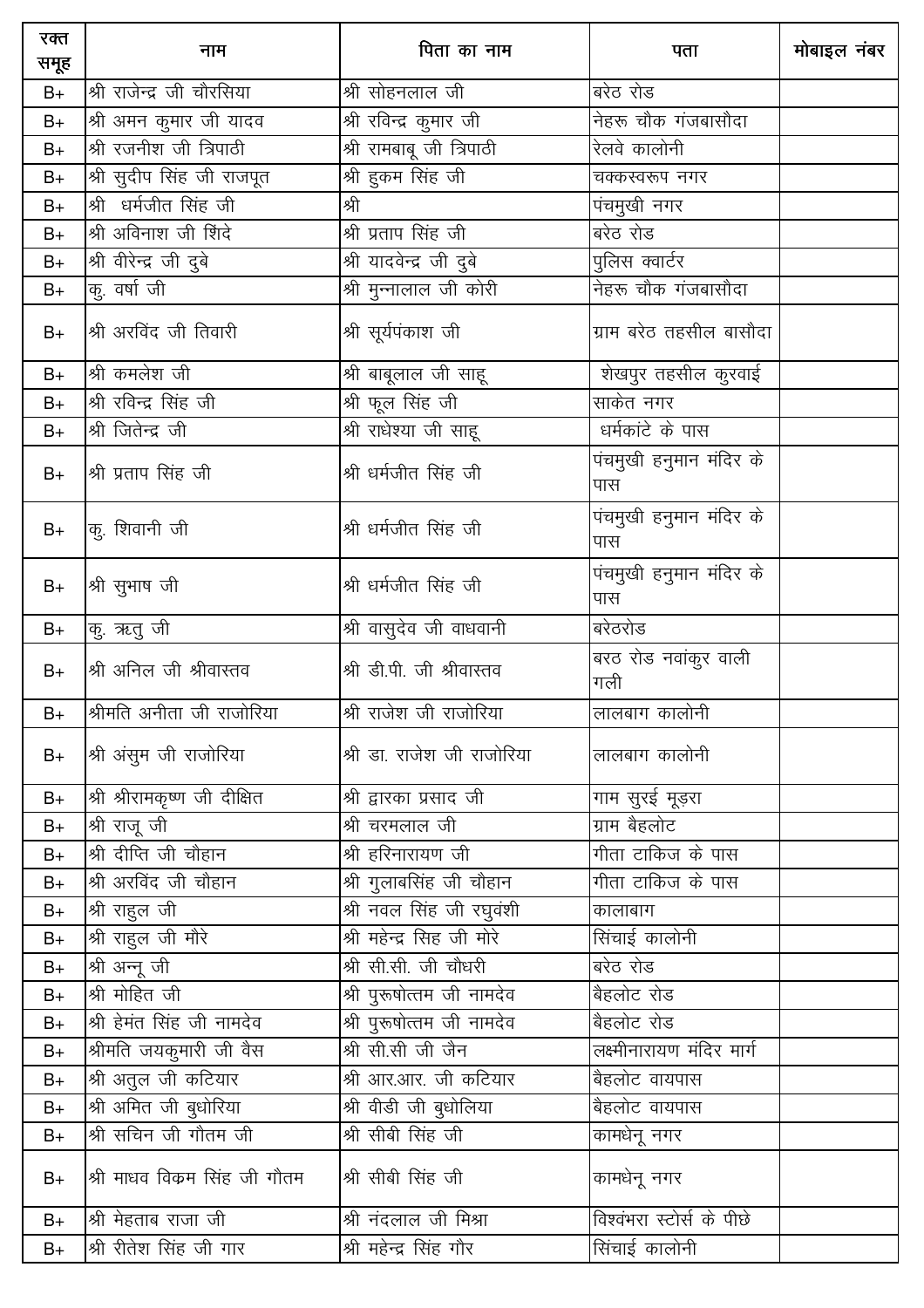| रक्त<br>समूह | नाम                     | पिता का नाम                  | पता                                | मोबाइल नंबर |
|--------------|-------------------------|------------------------------|------------------------------------|-------------|
| $B+$         | श्री राजकुमार जी ठाकुर  | श्री कमल सिंह जी ठाकुर       | गांधी चौक                          |             |
| $B+$         | कु. प्रियंका जी भावसार  | श्री केदार प्रसाद जी         | सावरकर चौक                         |             |
| $B+$         | कु. दीपिका जी भावसार    | श्री केदार प्रसाद जी         | सावरकर चौक                         |             |
| $B+$         | श्री कमलदीप जी          | <u>श्री दवन्द्र</u> कुमार जी | चांदसी अस्पताल के पास              |             |
| $B+$         | श्री आशवती जी त्रिपाठी  | श्री प्रकाशचंद जी            | बैहलोट वायपास रोड                  |             |
| $B+$         | श्री अखिल जी श्रीवास्तव |                              | पिपलेश्वर मंदिर के पास             |             |
| $B+$         | श्री मोहित जी शर्मा     |                              | बरेठ रोड                           |             |
| $B+$         | श्री भूपेन्द्र सिंह जी  |                              | कालाबाग                            |             |
| $B+$         | श्री प्रदीप जी          | श्री फूल सिंह जी राजपूत      | चाचा वाली गली                      |             |
| $B+$         | श्री सुरेश कमार जी      | श्री वंशीलाल जी              | लड्डा एजेंसी वाली गली              |             |
| $B+$         | श्री अर्पित जी शर्मा    | श्री वी.के. जी शर्मा         | बैहलोट रोड                         |             |
| $B+$         | श्री महेन्द्र सिंह जी   | श्री दीवान सिंह जी रघुवंशी   | बैहलोट रोड                         |             |
| $B+$         | श्री सैययद कु अली       | श्री सययद दसन अली            | पुरानी हवेली                       |             |
| $B+$         | कु. सुरभि जी भावसार     | श्री मोहन जी                 | बूढ़ापुरा                          |             |
| $B+$         | श्री कृष्णगोपाल जी      | श्री गोविंद जी दांगी         | साकेत नगर                          |             |
| $B+$         | श्री अरविंद सिंह जी     | श्री सुमेर सिंह जी           | गृहणी                              |             |
| $B+$         | श्री संतोष जी           | श्री सियाराम जी विश्वकर्मा   | पिथौली पोस्ट मसूदपुर               |             |
| $B+$         | श्री रविकांत जी         | श्री जगदीश जी ताम्रकार       | एसजीएस कालेज के<br>सामने           |             |
| $B+$         | श्री जितेन्द्र जी       | श्री प्यारेलाल जी रघुवशी     | भाटनी                              |             |
| $B+$         | श्री राजा जी यादव       | श्री हमीर सिंह जी            | भाटनी                              |             |
| $B+$         | श्री आयुष जी बबेले      | श्री एम.एम. जी बबेले         | कालाबाग                            |             |
| $B+$         | श्री वैभव जी पाण्डे     | श्री संजय जी पाण्डे          | कालाबाग एक्सीलेंस स्कूल            |             |
| $B+$         | श्री सिमरन जी गुप्ता    | श्री अपन जी गुप्ता           | बरेठ रोड                           |             |
| $B+$         | श्री पूजा जी अग्रवाल    | श्री सत्यनारायण जी           | स्टेशन रोड                         |             |
| $B+$         | श्री रमेश जी अग्रवाल    | श्री हंसराज जी               | स्टेशन रोड                         |             |
| B+           | कु. पूनम जी             | श्री गणेशराम जी रघुवंशी      | बरेठ रोड                           |             |
| $B+$         | कु. समिता जी रघुवंशी    | श्री विजय सिंह जी            | नानाजी वाली गली<br>गंजबासौदा       |             |
| $B+$         | कु. संगीता जी रघुवंशी   | श्री गणेशराम जी रघुवंशी      | बरेठ रोड                           |             |
| $B+$         | कु. नीतू जी रघुवंशी     | श्री विजय जी                 | नानाजी वाली गली<br>गंजबासौदा       |             |
| $B+$         | कू. दीप्ती जी महलवार    | श्री सुरेश जी                | हनुमान चौक                         |             |
| $B+$         | कु. ऋचा जी              | श्री जगदीश जी महलवार         | हनुमान चौक                         |             |
| $B+$         | कु. प्रीति जी दांगी     | श्री अजबसिंह जी दांगी        | लक्ष्मीनारायण मंदिर मार्ग          |             |
| $B+$         | श्री शशी जी प्रजापति    | श्री बाबूलाल जी प्रजापति     | कान्वेंट स्कूल विद्युत मंडल<br>गली |             |
| $B+$         | श्री अरविंद जी जैन      | श्री किशन जी                 | संस्कृति कलेक्शन हनुमान<br>चौक     |             |
| $B+$         | श्री कमल सिंह जी        | श्री चंदन सिंह जी            | कुल्हार                            |             |
| $B+$         | श्री राजीव जी तिवारी    | श्री भंवरलाल जी तिवारी       | राजेन्द्र नगर                      |             |